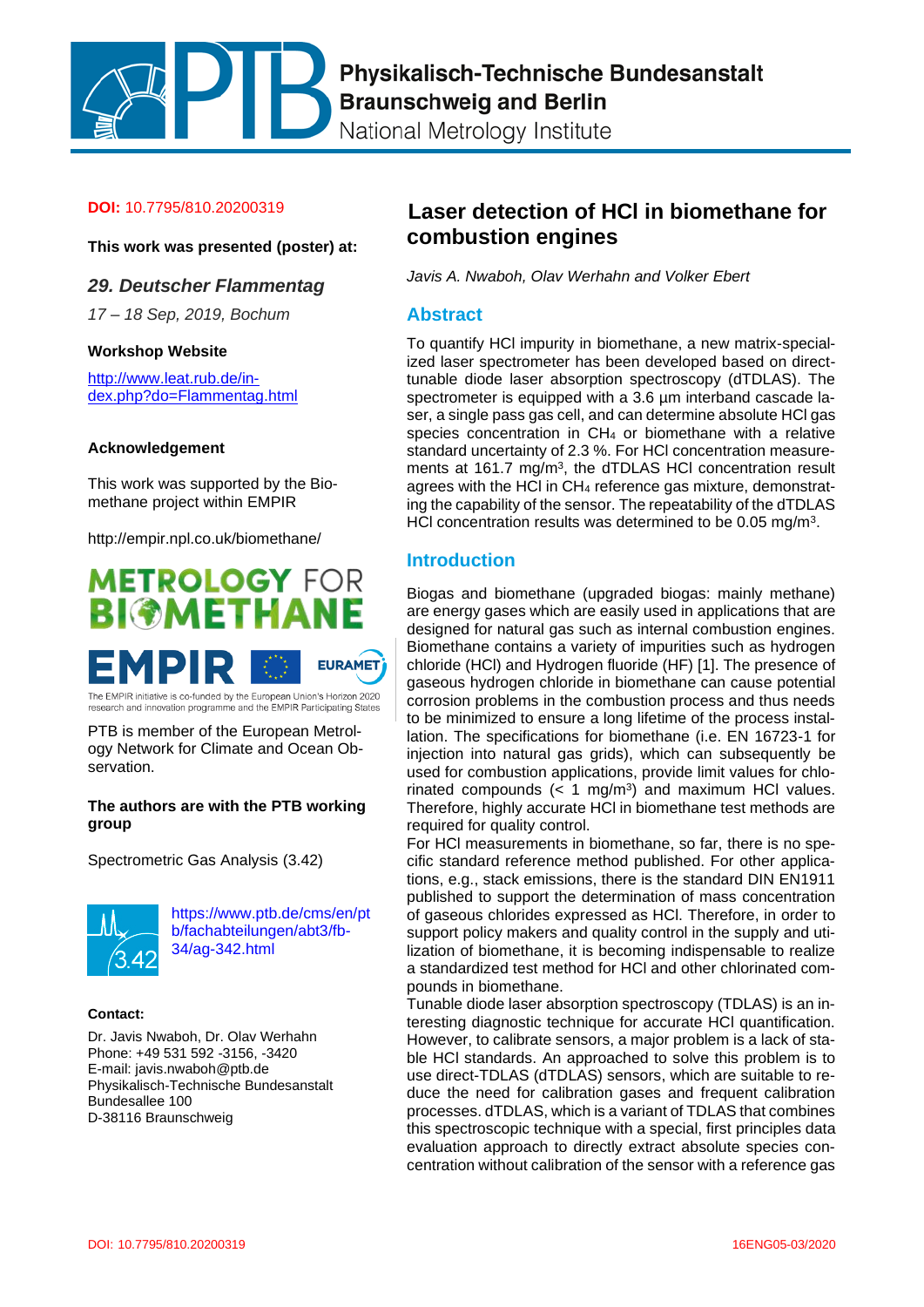

[2 - 3]. Due to its independence from calibration, a dTDLAS sensor can serve as an "optical gas standard (OGS)". An OGS is an optical analyzer providing absolute gas species concentrations which are traceable to the international system of units (SI), ideally without a requirement for an initial or a cyclic calibration with a reference gas as shown in [2 - 4]. dTDLAS sensors have been used to measure gaseous concentrations without the need of any prior calibration of the sensor with a calibration gas and have been demonstrated for accurate gas species concentration measurements in a variety of applications [2 - 10]. Laser spectrometers based on dTDLAS are non-contact sensors, highly selective, have near real time response, are very sensitive towards the ppb level [11].

In this paper, a new development towards absolute HCl detection in biomethane using dTDLAS is reported. The system is equipped with a mid-IR interband cascade laser and specifically designed for HCl measurement in biomethane. Measurement results of HCl in biomethane mixtures and rigorous uncertainty evaluation following GUM principles are presented, to demonstrate the current capability of the system.

## **Direct tunable diode laser absorption spectroscopy (dTDLAS)**

In dTDLAS, the beam of a tunable laser source is transmitted through an absorbing medium, e.g. gas species in a cell. The transmitted radiation  $\Phi$  is expressed by the extended Beer Lambert law,<br>  $\Phi(\tilde{v}, L) = Tr(t) \cdot \Phi_0(\tilde{v}) \cdot \exp\{-S_T \cdot r_{\text{iso}} \cdot g(\tilde{v} - \tilde{v}_0) \cdot L \cdot n\} + E(t)$ 

$$
\Phi(\tilde{v}, L) = Tr(t) \Phi_0(\tilde{v}) \cdot \exp\{-S_T \cdot r_{\text{iso}} \cdot g(\tilde{v} - \tilde{v}_0) \cdot L \cdot n\} + E(t)
$$
\n<sup>(1)</sup>

where  $\Phi_0$  is incident radiation, L is the path length of the light beam transmitted through the absorbing medium, *S<sup>T</sup>* is the line strength of the probed molecular transition at gas temperature *T*, and g is a normalized line profile centered at *v*<sup>0</sup> [2], [10]. Briefly, as described elsewhere [2], [12], the quantities *Tr*(*t*) and *E*(*t*) describe the effect of variations of the cell transmission and an additive detector signal (like background radiation) with time *t,*  respectively*.* By means of the ideal gas law, the absorber number density *n* is expressed via the partial pressure *p*partial of the absorbing molecules and the gas temperature *T*. The partial pressure is related to the total pressure  $p_{\text{total}}$  using the concentration of the absorbing species  $x_{\text{species}}$ , i.e.,  $p_{\text{partial}} = x_{\text{species}} \cdot p_{\text{total}}$ . Making use

of the area-normalization of g, Eq (1) can also be written in its integral form  
\n
$$
x_{\text{species}} = \frac{k_{\text{B}} \cdot T}{S_T \cdot r_{\text{iso}} \cdot L \cdot p_{\text{total}}} \int_{-\infty}^{\infty} A(\tilde{v}) d\tilde{v} = \frac{k_{\text{B}} \cdot T}{S_T \cdot r_{\text{iso}} \cdot L \cdot p_{\text{total}}}
$$
\n(2)

where the quantity  $A(\tilde{V}) = -\ln(\phi(\tilde{V}) / \phi_0(\tilde{V}))$  is the spectral absorbance, and  $k_B$  the Boltzmann constant [2], [10]. The gas species concentration  $x_{\text{species}}$  can be traceable to the international system of units (SI), if all input quantities i.e. *p*partial and *T* are traceable as well.

### **Experimental**

The setup in Fig. 1 consists of an ICL (Nanoplus) emitting around 3.6 µm, a single pass, 0.82 m, gas cell, and a mid-infrared detector. The gas pressure and temperature are measured with an MKS Baratron pressure sensor and two PT100, respectively.



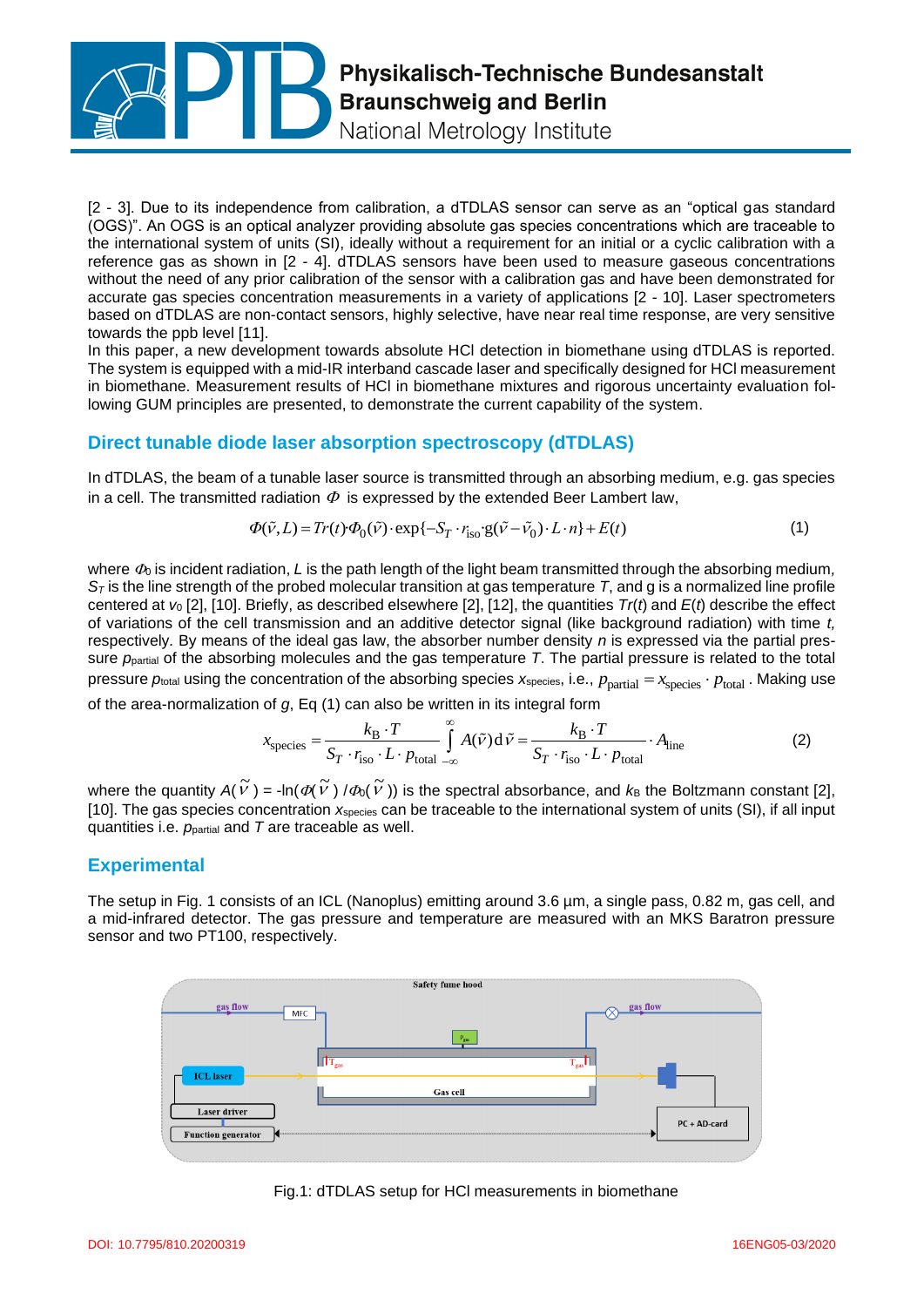

For spectroscopic measurements, the gas cell in Fig. 1 is filled with a 110  $\mu$ mol/mol HCl in CH<sub>4</sub> gas mixture (corresponding to 161.7 $\pm$ 8.1 mg/m<sup>3</sup>, note: 1 ppm HCl  $\sim$  1.47 mg/m3 at 25 °C and 1 atm). The laser wavelength is swept at 139.8 Hz across the HCl absorption line at 3.6 µm. Figure 2a depicts a typical absorbance spectrum measured with the dTDLAS system in Fig. 1. The data in Fig. 2a is fitted with a Voigt profile in order to derive the line area (*A*line: area under the individual absorption line). The standard deviation of the Voigt fit residuals (Fig. 2b) is 1  $\sigma_{\text{total}}$  = 2.3 x 10<sup>-3</sup>. From the peak absorbance of 0.18 and 1  $\sigma_{\text{total}}$ , a signal to noise ratio (SNR) of 78 is derived for the data in Fig. 2. From the HCI concentration of 152 mg/m<sup>3</sup> (derived from the data, see Fig. 2c) and the SNR, a snapshot precision of 1.9 mg/m<sup>3</sup> is calculated at a time resolution of 0.13 seconds. In order to estimate the achievable SNR with optimized optics, 1 σ<sub>total</sub> is utilized. By means of 1 σ<sub>local</sub> = 1.3 x 10<sup>-3</sup> (Fig. 2b) and the peak absorbance of 0.18, a SNR of 138 and a snapshot precision of 1.1 mg/m<sup>3</sup> is derived.



Fig. 2: a) Typical dTDLAS absorbance data measured with the setup in Fig. 1. b) Residuals of a Voigt fit to the data in Fig. 2a. c) Repeated measurements of HCl concentration results.

To determine the stability of the system, Fig. 2c depicts continuous dTDLAS HCl concentration measurements (time resolution of 0.13 seconds per individual HCI point) with a mean value of 152 mg/m<sup>3</sup>. From this, a stability of 1  $\sigma$  = 1.83 mg/m<sup>3</sup> (1.2 %) is derived from the standard deviation of the HCI measurements, corresponding to a SNR of 83 (152 mg/m $3/1.83$  mg/m $3$ ). For this concentration level, this 1.83 mg/m $^3$  (1.2 %) stability is already better than the 2.5 % (max.) required for HCl measurements in stack emissions according to DIN EN1911. The repeatability, calculated as the standard deviation of the mean, of the concentration results in Fig. 2c is  $0.05 \text{ mg/m}^3$ .

| <b>Parameter</b>         | Value                                              | <b>Relative standards uncertainty / %</b> |
|--------------------------|----------------------------------------------------|-------------------------------------------|
| Pressure                 | 56.34 hPa                                          | 0.30                                      |
| Temperature              | 294.4 K                                            | 0.10                                      |
| Path length              | $0.8165$ cm                                        | 0.24                                      |
| Line strength            | 1.92 $\cdot$ 10 $\cdot$ <sup>19</sup> cm/ molecule | 2.00                                      |
| Line area                | $2.25 \cdot 10^{-3}$ cm <sup>-1</sup>              | 1.00                                      |
| <b>HCI</b> concentration | $a$ 152 mg/m <sup>3</sup>                          | 2.30                                      |
| results                  |                                                    | (combined uncertainty)                    |

**Table 1.** Uncertainty budget

<sup>a</sup>Note: The HCl concentration is 103.4 ppm (152 mg/m3) using an estimated conversion factor of 1 ppm HCl  $\sim$  1.47 mg/m3 at 25 °C and 1 atm

Table 1 shows a first example uncertainty (error) budget to evaluate the quality of the measured input (contributing) parameters such as the gas pressure and the temperature, and finally of the concentration results. As shown in Table 1, the relative standard uncertainty of the HCl concentration results delivered by the system in Fig. 1 is 2.3 % at 152 mg/m<sup>3</sup>. The input parameter that contribute the most to the final uncertainty of the concentration results is the HITRAN [13] line strength value with a relative standard uncertainty of 2 %. It could be noted here that upper range of the HITRAN line strength uncertainties for HCl of 2 % (range ≥ 1% and < 2  $%$ ) is used and  $k = 1$  is assumed.